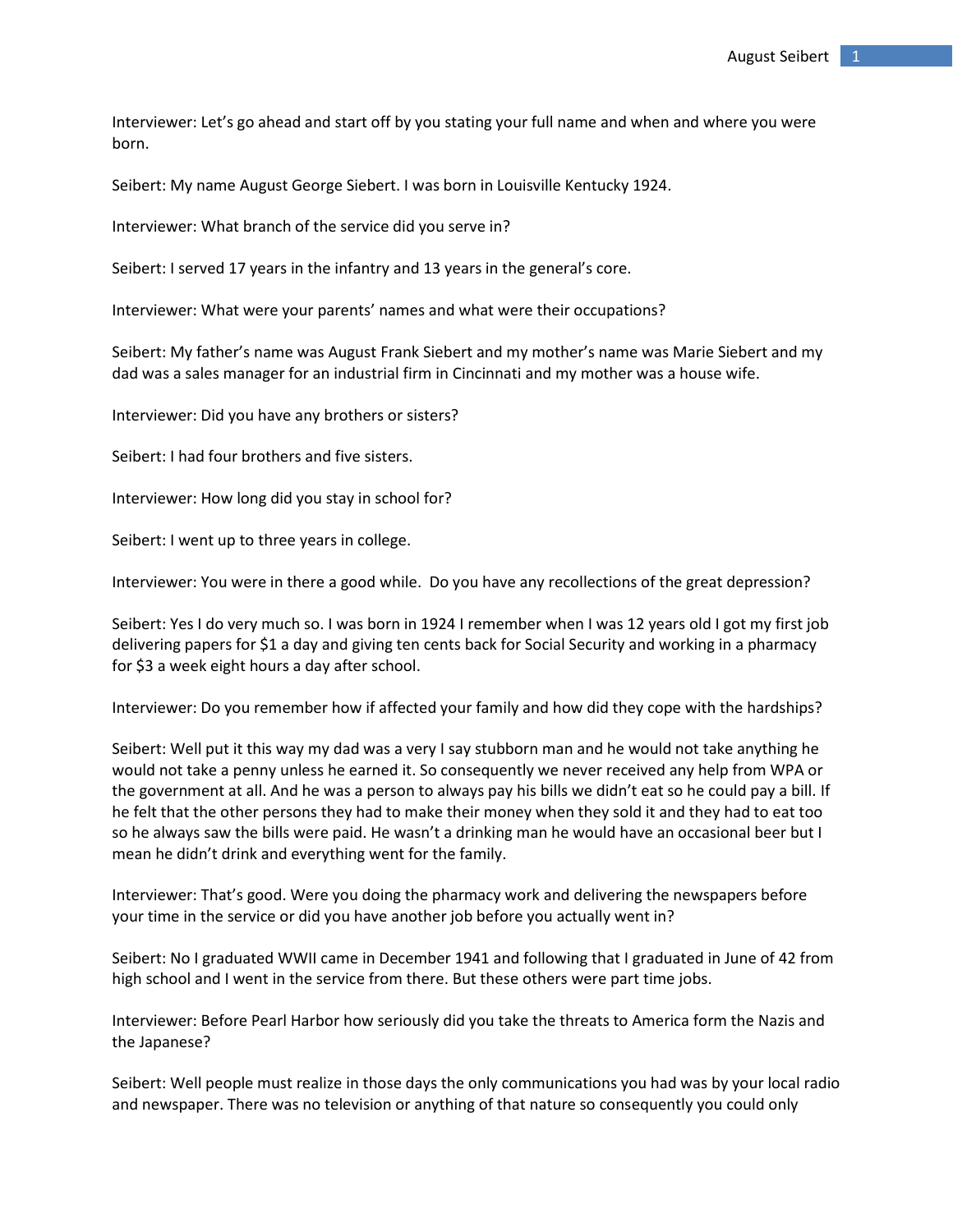believe what you read in the paper or listened to the radio. And to be perfectly honest I didn't have the slightest idea where Pearl Harbor was at and coming from a German family the only newspaper we saw was the Cincinnati Enquire which was a German owned company. So many things that happened in Europe we never read or we never knew about so it was not a question of how I felt it was just what you could read. And being a high school kid you didn't read that much anyhow.

Interviewer: Yeah that's true. Do you recall where you were and how you heard the news of the attack on Pearl Harbor?

Seibert: Very vividly it was a Sunday afternoon and two friends of mine and myself we were out hunting we used to go hunting on Sunday that was part of the families food supply. And we came back to a 1930 this one boy his brother owned a 1936 Plymouth with a convertible it opened up in the back I don't' know what you would call it but you opened it up and there were two seats in the back. And we had this little radio and we turned it on and I guess we were about 30 miles from where I lived and we heard it and we knew something happened but we didn't know where Pearl Harbor was at so that's how I heard about it.

Interviewer: Did you get to listen to FDRs speech the one "A Day Which Shall Like in Infamy."

Seibert: Yes I did

Interviewer: Did you guess that the war would reach America's shores and touch your life?

Seibert: Not in reality because really Pearl Harbor was not part of the United States it was a territory and you really don't feel the impact until you start feeling the casualties and a few days later when they start coming on the radio in the newspaper.

Interviewer: Did you approve of the way FDR handled his office at the beginning of the war?

Seibert: At 18 you really don't you go on what they tell you you're not really politically minded at 18.

Interviewer: That's true when did you realize well let me ask you this did you get drafted or did you volunteer?

Seibert: No myself and my two other friends we all volunteered. I went in the Army my pal from across the street went in the Navy and the one who lived next door went in the Marine Core.

Interviewer: Did you have a preference for the branch of service or the kind of military task you would perform like infantry, artillery, engineers what you wanted to do?

Seibert: Not really no.

Interviewer: No when did you actually enlist?

Seibert: In June 1942.

Interviewer: 1942 did you get to go to an induction center??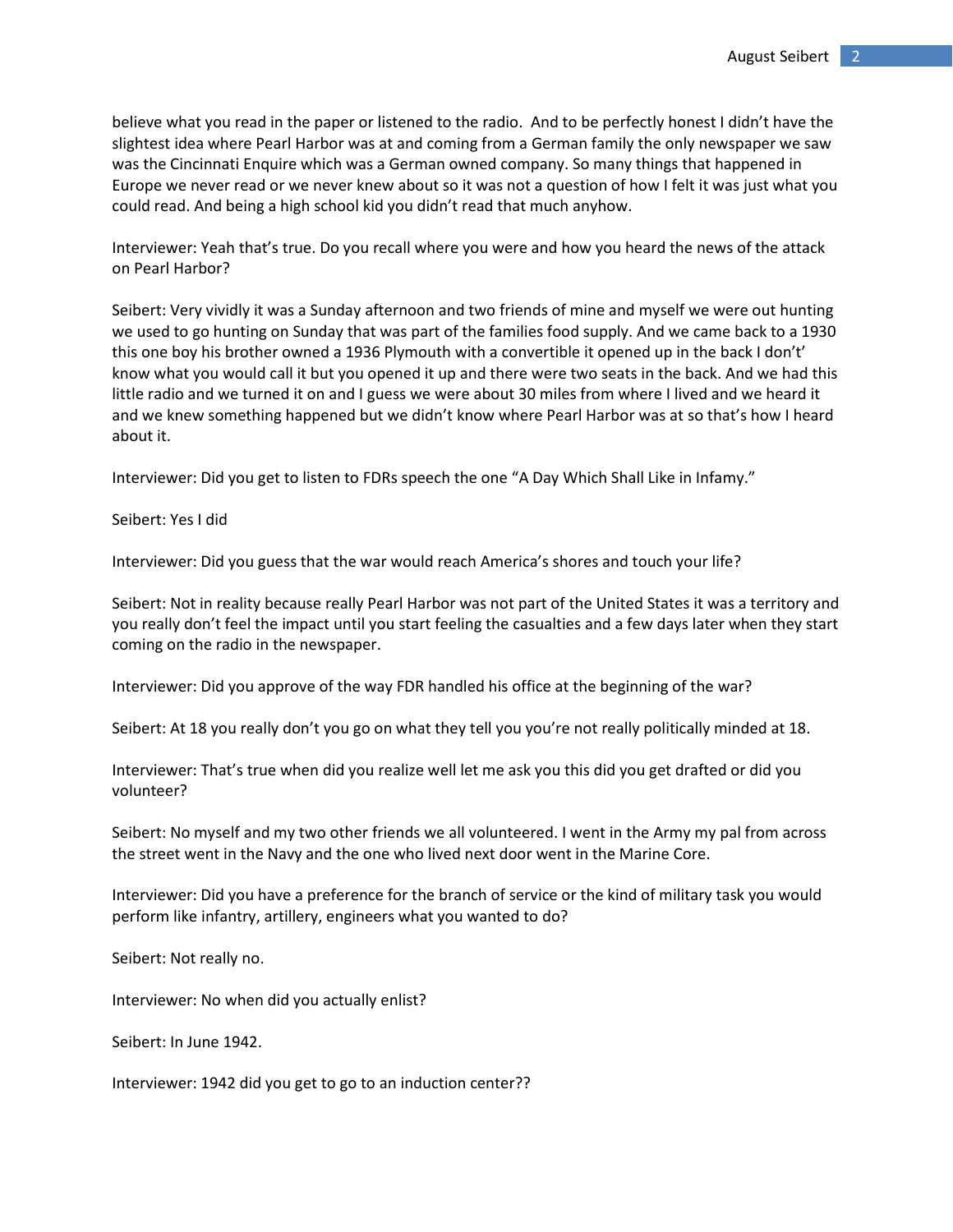Seibert: Yes Fort Thomas Kentucky in the 10<sup>th</sup> infantry.

Interviewer: Were you tested for skill and IQ levels?

Seibert: Oh yes

Interviewer: Ok and let me ask you did your civilian job have anything to do with what you did in the military?

Seibert: No because I just well I'll say one thing my graduation from school and I had received a scholarship from the University of Zabeer of Ohio. Although I couldn't do it because I went in the service it did have a play on the assignments you got later on when I went to officers school when my IQ was pretty good.

Interviewer: That's cool where did you do your basic training?

Seibert: This you will enjoy Camp Siebert Alabama.

Interviewer: Oh really

Seibert: Yes Siebert see mines Seibert. That's the camp at Gaston Alabama.

Interviewer: Okay when were you selected for more specialized training? Did you get the option to do that?

Seibert: No we spent 10 weeks at Camp Siebert then we were shipped to Hawaii joined the  $7<sup>th</sup>$  division in Hawaii.

Interviewer: What was your impression of your fellow mates recruits?

Seibert: Well when you come from a small town I think you enjoy what we refer to as big city fellows. You were quite impressed by them because I had never been on a train I had never been over 50 miles from my home and I used to ride a bus from Kentucky across the river to Cincinnati Ohio. That was about the limit of my experience.

Interviewer: Did you get to participate in like maneuvers stateside?

Seibert: No

Interviewer: How good did you think your training was for the task that you were getting ready to face?

Seibert: Well I thought it was I thought what I received in Hawaii of course the other was basic here but when I got to Hawaii it was very very good.

Interviewer: Did you feel well prepared to fight?

Seibert: No one's well prepared to fight. I did what I had to do but no one's prepared to fight.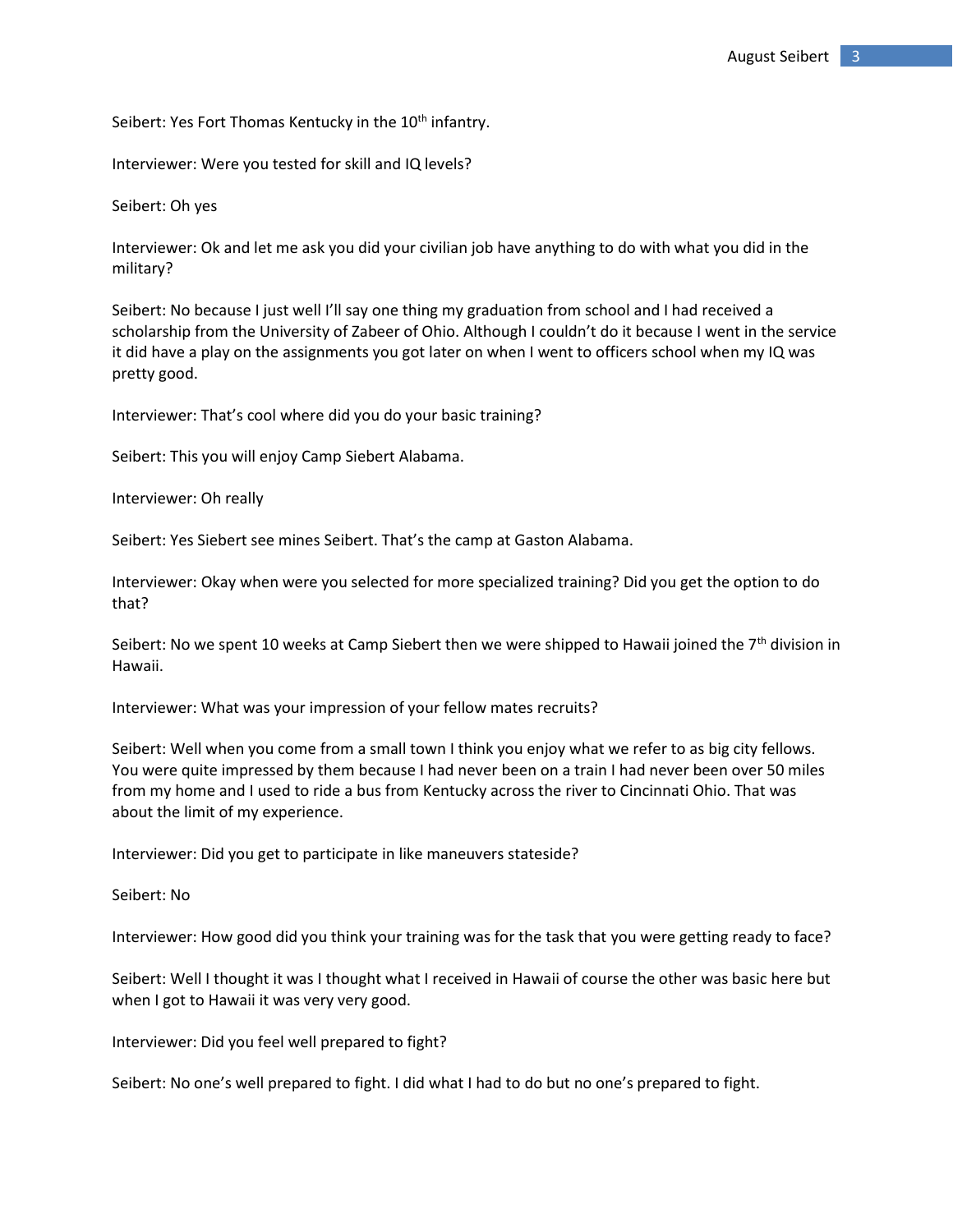Interviewer: That's a pretty hard task to just be able to say yes I'm ready to do this. How good were your living conditions at your camps?

Seibert: Well at basic training when we went there they put us in a truck and in the center of the truck was a tent and we went out into the woods and that's all there was there were no buildings. And they dumped the tent on the ground they said when you ten people get it up that's your home for the next ten weeks.

Interviewer: They just kind of left you out there.

Seibert: You were going to have to get it up. Pretty primitive.

Interviewer: So you didn't get to travel overseas then did you stay specifically in Hawaii?

Seibert: No no I went to the South Pacific later on.

Interviewer: Oh okay when and from which port did you depart?

Seibert: Well from the states I went from San Francisco and from Hawaii of course Honolulu and we went south to Quadralene Islands Saipan and I fought in those battles there.

Interviewer: How long was your trip?

Seibert: To Hawaii it was about a week I guess and then we were onboard a ship I guess about close to a month before we went to Quadralene he circled around I guess.

Interviewer: How many soldiers were onboard with you?

Seibert: I think on the ship from Hawaii, I don't know how many on the ship form San Francisco but there were about I guess about a regiment I guess about 3,000 on the one from Honolulu down south.

Interviewer: Were you able to have civilian contacts?

Seibert: Well we wrote letters back home but that was about it.

Interviewer: I guess being out in the woods you wouldn't get to see very many people huh. Did you see combat soon after arriving or was there a prolonged

Seibert: My first combat was in February of 44 that's on the Island of Quadralene and then a couple of months later we were on Saipan and fought there.

Interviewer: So were you still in the same unit or had you been reassigned?

Seibert: Same unit.

Interviewer: You were. What was your impression of the officers and the NCOs in the command?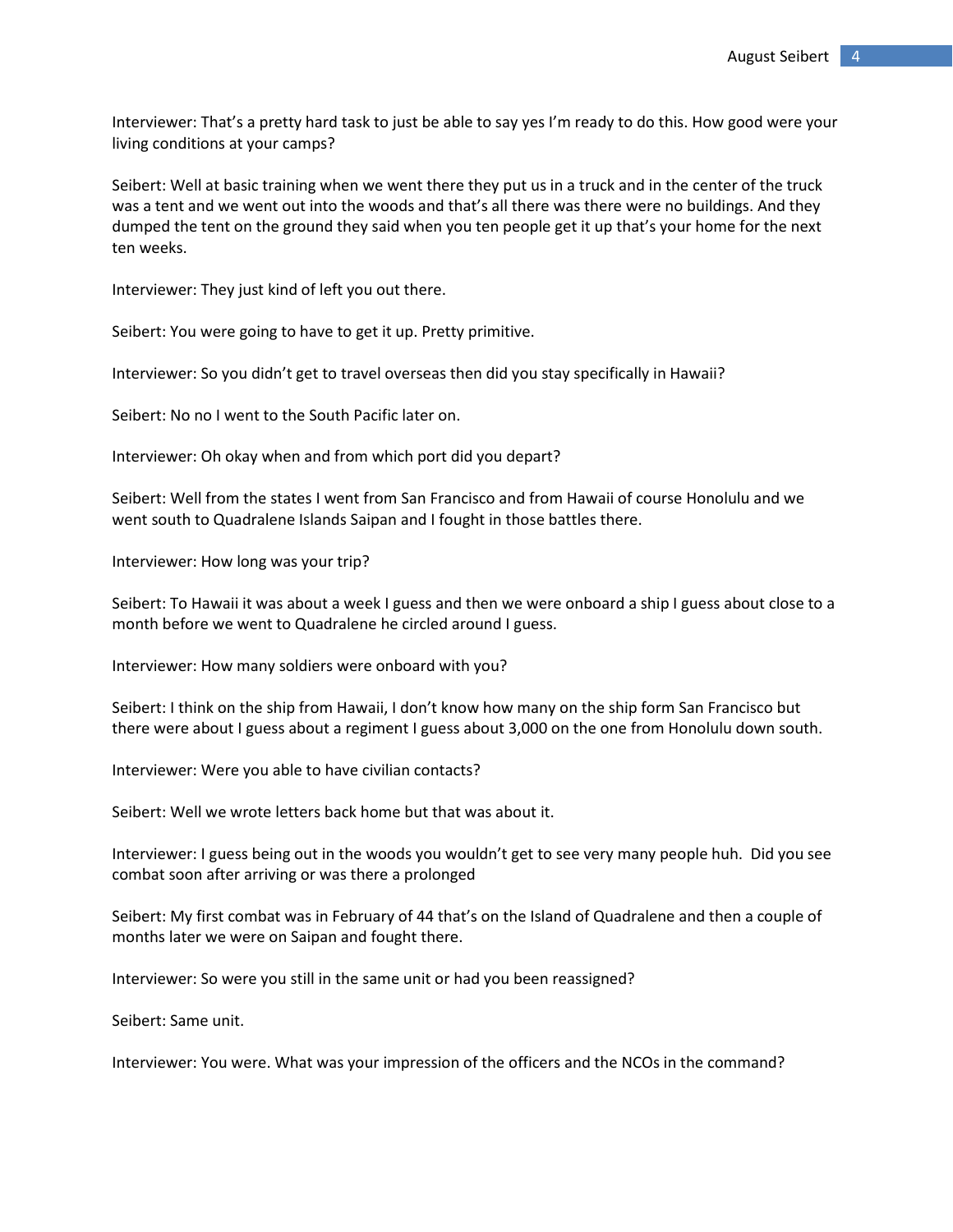Seibert: I thought they were very good. Most of the ones in the command where I was at had been regular army sergeants and lieutenants and captains and they were well versed.

Interviewer: What kind of equipment and arms did you train with and how well did they operate in combat?

Seibert: Well I took my basic training believe it or not with English NPO riffles then when we went to Hawaii they gave us the Springfield 1903 riffles and we didn't receive our M1 until following the Quadralene battle. But the I enjoyed them I thought they were alright.

Interviewer: You thought that they operated fairly well?

Seibert: They put me with the mortar unit and the mortars they were very good I liked the mortars.

Interviewer: Where was your first experience with combat and what reactions did you and the others in your unit have?

Seibert: Well as I said my first experience was on Quadralene Island in the South Pacific. And I went to shore with the first group because I was in a forward observer unit with the mortars and I can't say I was maybe I was too dumb to be too scared but it was a nervy type I mean you're nervous but you didn't know just had to do your job that's all.

Interviewer: How did it feel to be shot at or to shoot back?

Seibert: Well it's kind of a hard question to answer it's not the greatest feeling in the world but you do it more of instinct than you do of fear or you know. And the enemy as far as I'm concerned didn't become a person it just became an identity like you would be shooting at targets or something. I mean you don't think that they are human beings just like we are. You just do your job.

Interviewer: How would you describe the feelings inside the unit itself during that time?

Seibert: Well I think it was a mixture some were scared which we were all scared. But some people were I guess we were its pretty hard to tell because everybody keeps everything inside of them. My dad had a famous expression that he gave to me when I went in and I've always carried it. The biggest battles in the world are fought in people's minds.

Interviewer: I've heard that before I think a lot of people believe that.

Seibert: Yeah so he was my dad spoke about 35 words a day and 30 of them meant something.

Interviewer: That's good. Did you feel close to the other soldiers who shared your time in service?

Seibert: Yes quite a few of them, when I was an enlisted person, they were much closer than they were as an officer. I had some very good friends some of them I still communicate with. There's one up in New York up in Younkers I still write to occasionally send him a card or something. Most of them are dead.

Interviewer: Being out in the woods and what not but what did you do in your free time?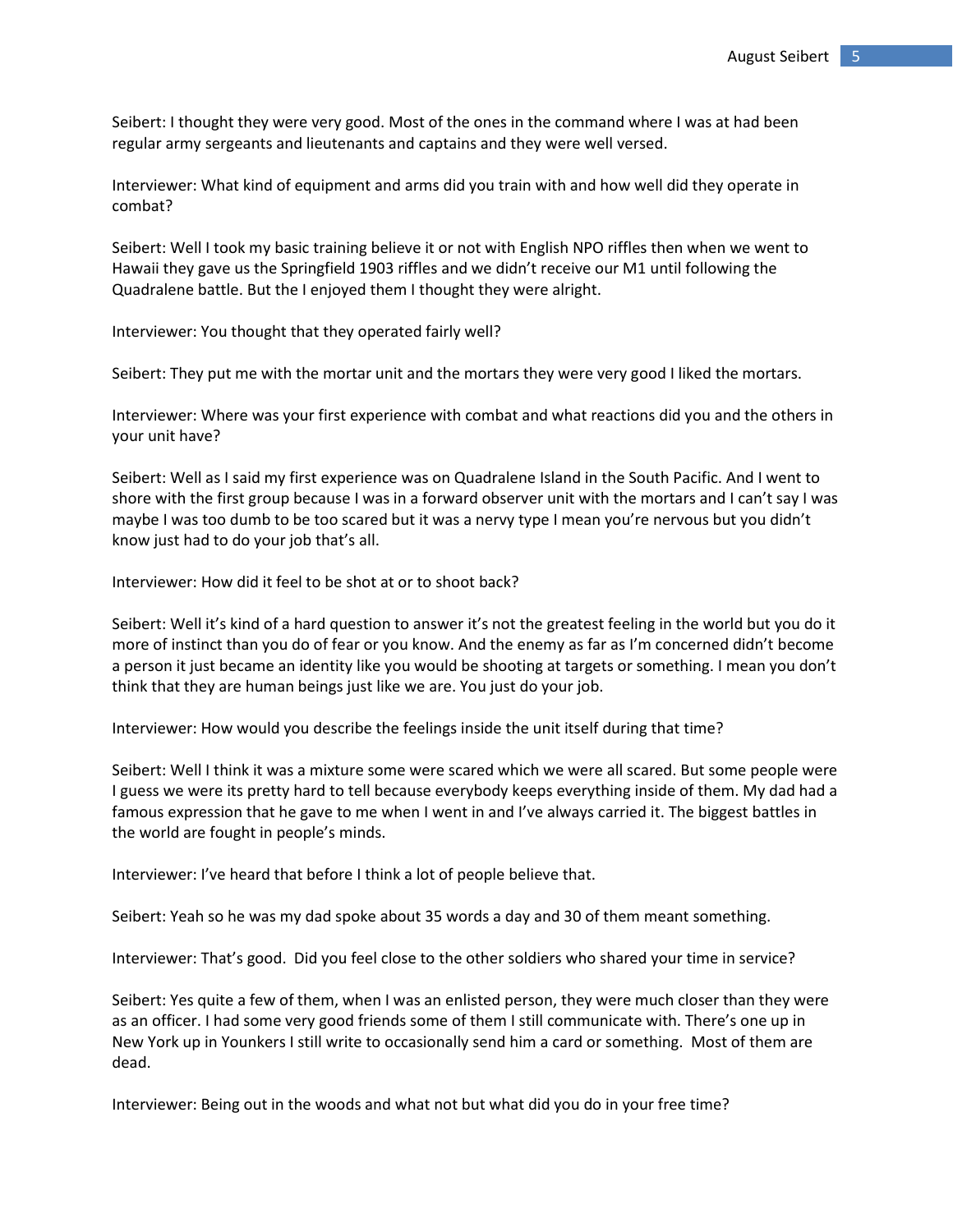Seibert: Well when I was in Hawaii I did a lot of you wouldn't believe it now but I used to be a good swimmer. And I used to whenever I got time to go they used to give us time off at the beach every Wednesday afternoon and I'd do a lot of scuba diving and I liked fishing so whenever I could fish I'd fish.

Interviewer: That's a nice place to do it lots of water.

Seibert: Oh yeah

Interviewer: Did you write a lot of letters or receive mail from relatives and friends there?

Seibert: Well I used to write occasionally I'm not a writer but I'd write my parents and my brothers and sisters. Particularly my sisters of course my brothers were younger than I, I was the second oldest of the ten. So my brothers were really little guys so they didn't write that much. I wrote to my mom I wrote to my dad I guess more than anybody.

Interviewer: Did you get to have any leave time while in your branch.

Seibert: Well after I came back to the states. I came back to go to officer's training school and I had about two weeks there.

Interviewer: What did you do while you were in your off time?

Seibert: Well mainly just loaf I guess go to the library. I used to do a lot I love to read so I used to go to the library quite a bit.

Interviewer: When you were in the field did you get to get hot food?

Seibert: Oh yes yes we got hot food we got c-rations and k-rations and we never I came really say during WWII I ever went hungry. But Korea was a little different thing but WWII whatever they fed I ate you know when your 18 you eat.

Interviewer: So it's not much you don't care for huh.

Seibert: My favorite was these navy beans they used to have onboard ship.

Interviewer: Do you like them now?

Seibert: Oh yeah I still eat them.

Interviewer: I just know sometimes when you eat something so much eventually you kind of get tired of it.

Seibert: Another thing I used to eat a lot of was apricots and spam a lot of people liked. I could eat that I could eat it anytime I never missed a meal because of what they had. When you come from a family of ten whenever you get a chance to eat you eat.

Interviewer: Did you get to take showers shave or wash up often when you were out in the field or not?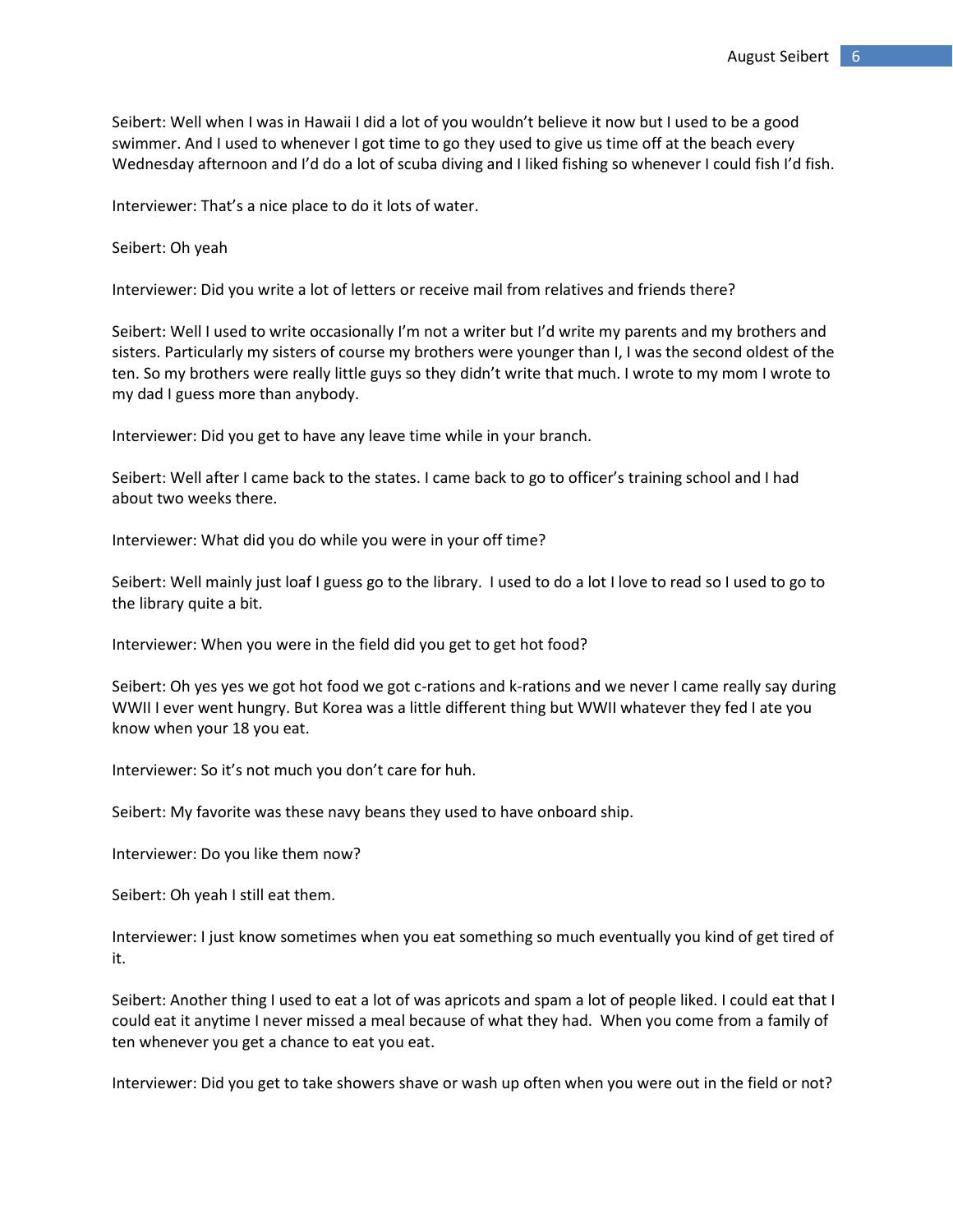Seibert: Oh yes when you're in acts of combat you can't but when you're on board ship they have and in Hawaii they had beautiful facilities.

Interviewer: Did you ever feel like you were deprived of sleep or over worked?

Seibert: Well in combat of course your well you get tired sometimes but everybody else does too so you are equal on that score.

Interviewer: That's true. Were you able to get any promotions during your service time?

Seibert: Oh yeah yes I went I made PFC then Corporal then Sergeant then made Second Lieutenant.

Interviewer: Okay did you feel that the promotions were received by those the deserved them?

Seibert: Oh yes I think they no one ever objected to it in fact they were all congratulatory.

Interviewer: Were the officers and NCOs in your unit recent recruits or were there still prewar career Army, Navy and Marines you served with? And could you tell the difference?

Seibert: I couldn't tell you when you're enlisted you don't look at the backgrounds of others. But they were all every one of them I associate with they were gentlemen they were I thought they were good people. In fact one of them when I was in Vietnam this is a little strange thing but I had this lieutenant by the name of Them in Hawaii in 1943. When I was in Vietnam he was a Colonel also and he came over to be in Vietnam and I it was kind of a strange meeting I hadn't seen him since 44 it was kind of a strange thing.

Interviewer: Yeah coincidence huh. Do you remember the qualities of the enemies I mean I hate to say this but do you think they had good leadership, tenacity, bravery, ability to withstand hardships?

Seibert: Absolutely they were fine soldiers. Having been three wars particularly if the Japanese would have fought us in Korea we would have probably got kicked off the island in two weeks. They were outstanding soldiers. Their equipment may not have been compared to ours may have been a little lower but they used them very well and they had excellent leaders. I would never fault them for their leadership quality.

Interviewer: So would it be safe to say that you actually probably could respect the average enemy soldier?

Seibert: Absolutely some of them got drafted just like some of the people here did.

Interviewer: Yeah what about civilians and refugees did you get to have much contact with them?

Seibert: Not much in WWII.

Interviewer: Were you part of an occupation force amongst civilians?

Seibert: No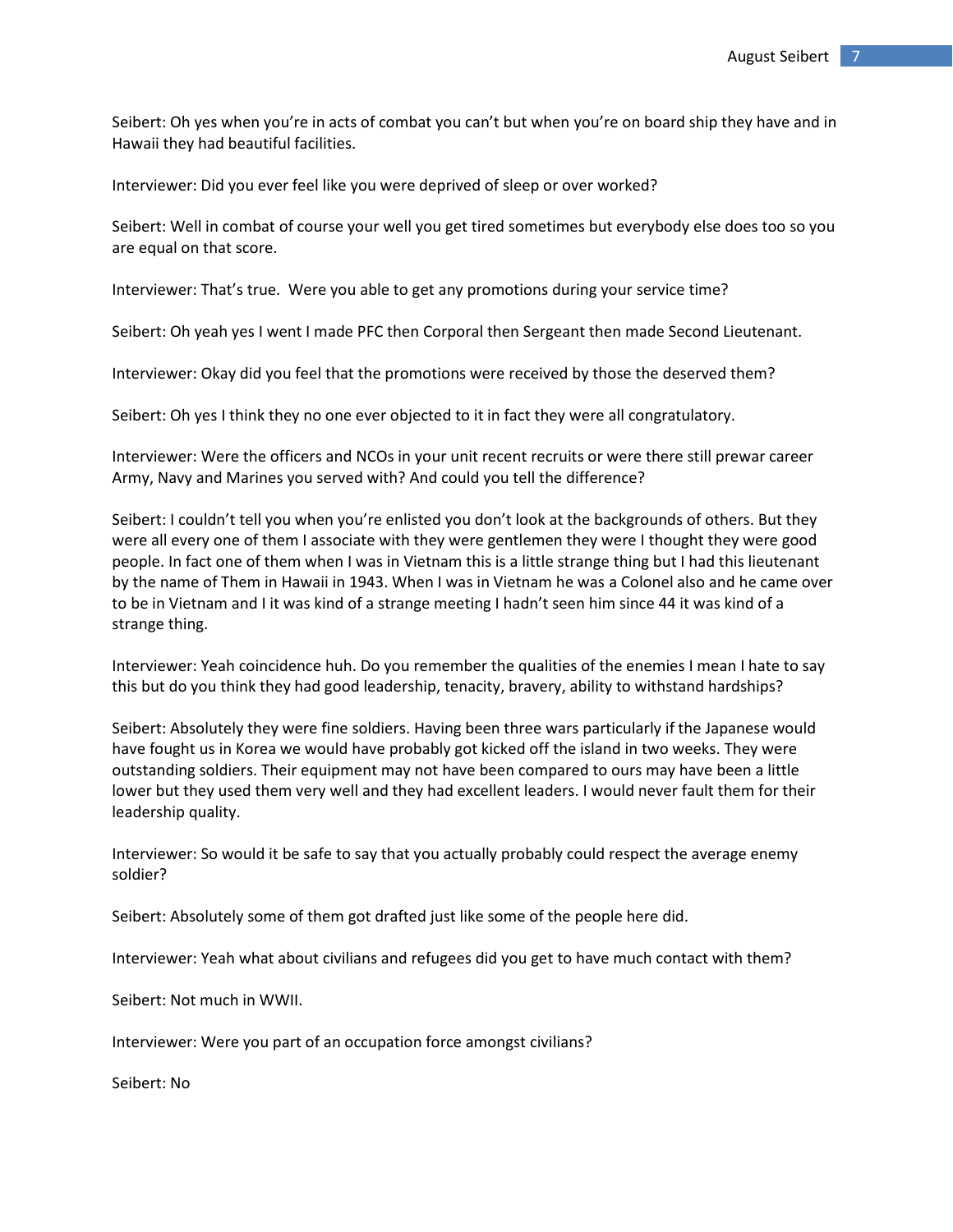Interviewer: No you weren't. Were you ever wounded and how good was the medical treatment you received?

Seibert: Well I was wounded in Quadralene in my legs and my back. And I was wounded again in Korea of course you know pretty bad and they sent me back to the states. But WWII wounds they didn't send me back but the Korean War ones they sent me back. I can't complain about the service they did everything they could. They were good people.

Interviewer: Would they give you medicine or anything if you were in pain or would you just have to bare it?

Seibert: Well they gave me what they could you know some of it I'm allergic to codeine, morphine and demurral so.

Interviewer: You were kind of limited.

Seibert: But the injuries I received were not great pain producing injuries you know what I mean I had my leg shot out of my back. But when they fixed them up it wasn't like you lost an arm or a leg even when I was in Korea my neck a bullet went through my neck but it wasn't that painful is what I'm saying. They gave me a lot of penicillin and stripped ice and that stuff but as far as pain I never was in any.

Interviewer: They were worried about treating infection.

Seibert: Yeah right

Interviewer: Well I guess it's' safe to say I suppose you were recommended for medals since you have quite a few of them here. What do you think is the one you are most proud of?

Seibert: Well I've got the silver star I've got two bronze stars I have two Purple Hearts those are combat and the others are all primarily service type awards. But I guess the Silver Star is the one I'm most proud of and the combat infantry badge I have one with a star.

Interviewer: Did you have fellow soldiers that were killed?

Seibert: Do what?

Interviewer: Did you have fellow soldiers that were either killed or wounded that you were close to during that time?

Seibert: Well I had one and it's funny you mentioned that I just thought of him the other day. A boy by the name of Hoffman Woody Hoffman from Baltimore Maryland and he was in the same squad that I was in. And he was the, a funny thing you say that he always professed that he was an atheist. And he was our first casualty in Quadralene where an artillery shell took his head completely off and it rolled into the foxhole. And he had a gold tooth looked like he was smiling with that gold tooth sticking out. I still remember that it gives me chills every time I think of it. We were very good friends we played on the baseball team for the company and it is kind of funny that would happen to him. And I lost more friends in Korea than I did in WWII.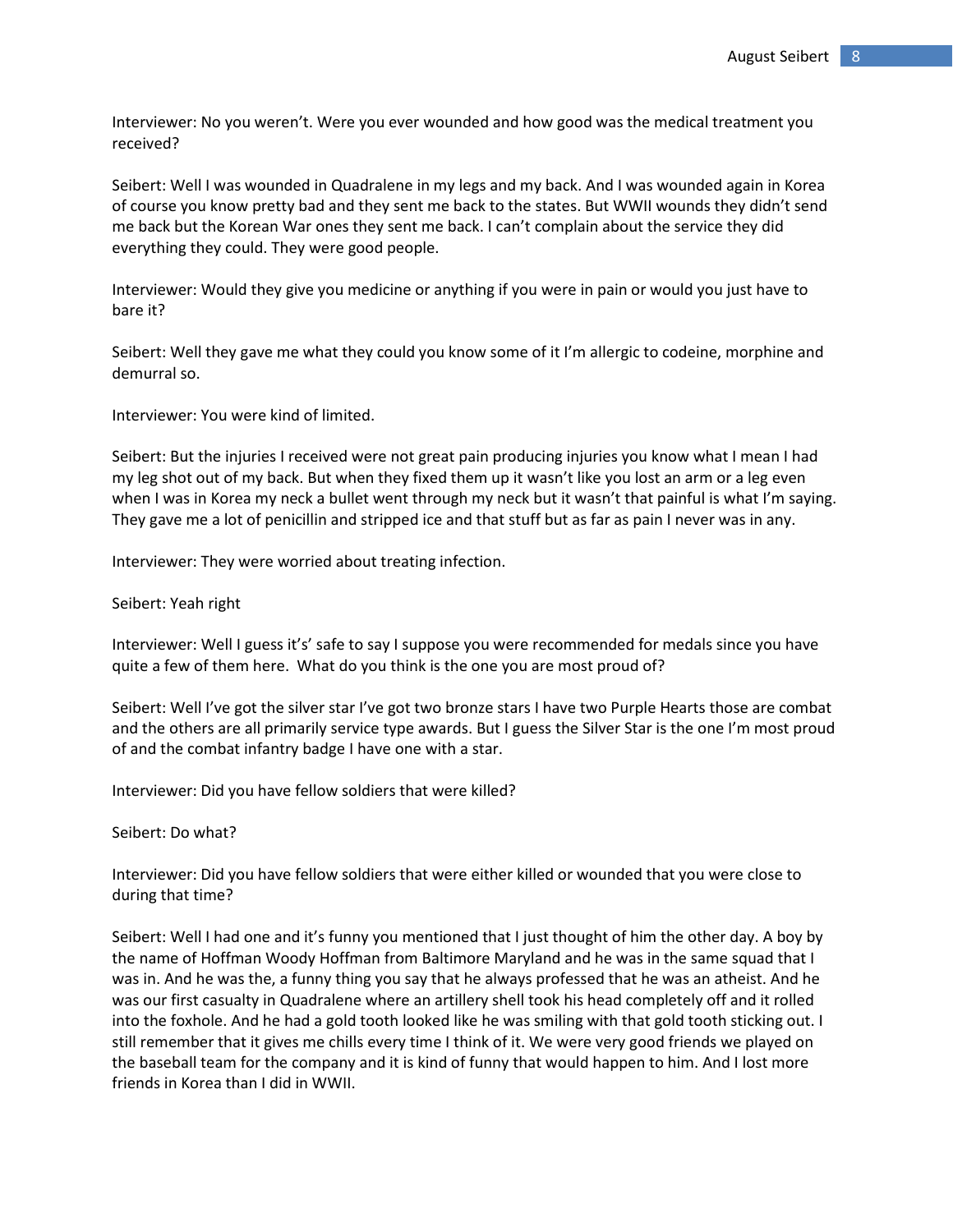Interviewer: Did you kind of have a sense of the big picture did you know the strategy involved in beating the axis powers or

Seibert: Not really when you're in a squad you take care of what's going to happen the next day. You don't hear all of this other stuff you only hear what they want you to hear.

Interviewer: So I suppose that omitted you from being involved in any of the famous landings or any of the battles of the war? Did you get to be in any famous battles?

Seibert: Well Quadralene the Battle of Quadralene.

Interviewer: That's pretty popular.

Seibert: Well that was the first island in WWI Quadralene was a German protector for a one of the islands and after the treaties in WWI that was mandated to the Japan's. So that was the first Japanese mandated island that we retook after WWII. I mean what I'm saying it's one of the first things we got form them that belonged to them.

Interviewer: What do you remember most about WWII or what had the most impact on you?

Seibert: Well I don't know I guess the main thing is just growing up. Going from a young of course I was a Lieutenant at 19 so you grow up at 19 so a little later on I was able to I became the Riffle Company Commander at 23. And I was married at 23 a lot of people now a days as 23 have no responsibilities at all. And I guess to learn responsibility was the biggest thing I learned in WWII.

Interviewer: Well do you have any last comments or last things you would like to add?

Seibert: Well as I said there have been an awful lot of good men that were killed in WWII. An awful lot of families that suffered but there's one thing and I know you may not want to put this on but I fear the Germans more than anybody and I'll tell you why. After WWII they were dismantled everything we helped them get back together in today's world right now the Germans are offering troops to go into Afghanistan all that is is a pretext for them to start building their army up again. Maybe you think I'm absolutely crazy when I say this but in 10 years from now if they do because they still have a draft over there. They'll be the strongest country in Europe.

Interviewer: That's an interesting final thought.

Seibert: Think about it for a minute that's how it happened after the World War. They had to have war troops because there was unemployment then they made their little ships then they made their planes then they finally then they wanted the Sedate land back because it was German. Then they wanted Austria back them they wanted Czechoslovakia back. And it's the same thing today once they submit troops outside of their own country like they've got them in Kosovo know that will be their excuse to start drafting and start we need more people we need. And they've got beautiful equipment and German army is different from the American army. They send their sergeants to schools to become officers so in case they have to expand all of the sergeants become officers. That's the same thing in WWII so it's my own thought it's not. They will probably say he's nutty but I don't know I just have a feeling. And they are a war like people they are not individual type like American's are. They'll follow a sheep if he hollers loud enough just like they did with Hitler. Who would follow Hitler? You know who